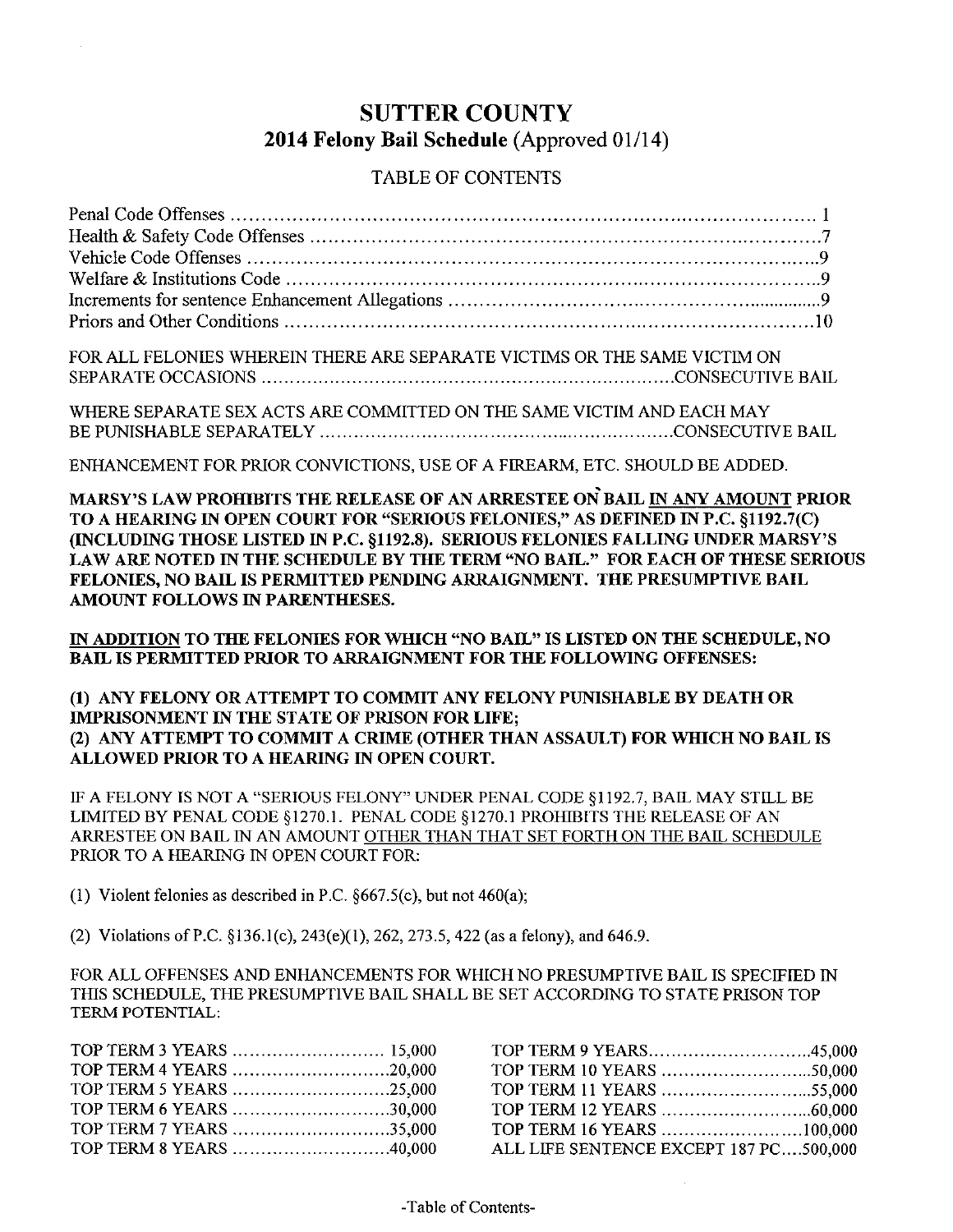#### **PENAL CODE**

| PENAL CODE<br><b>SECTION</b> | <b>NEW PENAL CODE</b><br><b>SECTION</b> | <b>FLITHL CUDE</b><br><b>OFFENSE</b>                                | <b>PRESUMPTIVE BAIL</b> |
|------------------------------|-----------------------------------------|---------------------------------------------------------------------|-------------------------|
| 32                           |                                         | <b>ACCESSORIES</b>                                                  |                         |
|                              |                                         | THE GREATER OF 1/2 THE AMOUNT FOR THE PRINCIPAL OFFENSE OR          | 5,000                   |
| 67                           |                                         | BRIBERY OF STATE EXECUTIVE OFFICER                                  | 25,000                  |
| 67.5                         |                                         | BRIBERY OF PUBLIC OFFICER OR EMPLOYEE                               |                         |
|                              |                                         | (IF THEFT OR THING GIVEN OR OFFERED WOULD BE GRAND THEFT)           | 15,000                  |
| 68                           |                                         | BRIBE, SOLICITING BY PUBLIC OFFICER OR EMPLOYEE                     | 15,000                  |
| 69                           |                                         | RESISTING ARREST/THREATENING OFFICER                                | 15,000                  |
| 71                           |                                         | THREAT TO INJURE SCHOOL OR PUBLIC EMPLOYEES                         | 20,000                  |
| 76                           |                                         | THREATS TO THE LIFE OF AN OFFICIAL OR JUDGE                         | 100,000                 |
| 92, 93                       |                                         | BRIBERY, OFFERING, ACCEPTING BY JUDGES, JURORS, REFEREES            | 50.000                  |
| 113                          |                                         | MANUFACTURING FALSE DOCUMENTS TO CONCEAL TRUE CITIZENSHIP           | 15,000                  |
| 114                          |                                         | USING FALSE DOCUMENTS TO CONCEAL TRUE CITIZENSHIP                   | 15,000                  |
| 115                          |                                         | OFFERING FORGED/FALSE DOCUMENTS FOR FILING                          | 25,000                  |
| 115.1                        |                                         | <b>CAMPAIGN VIOLATIONS</b>                                          | 25,000                  |
| 118                          |                                         | PERJURY                                                             | 25,000                  |
| 127                          |                                         | SUBORNATION OF PERJURY                                              | 25,000                  |
| 136.1(a)                     |                                         | PREVENTING, DISSUADING WITNESS FROM ATTENDANCE, TESTIFYING          | NO BAIL (100,000)       |
| 136.1(b)                     |                                         | PREVENTING, DISSUADING WITNESS FROM ATTENDANCE, TESTIFYING          | NO BAIL (100,000)       |
|                              |                                         | PREVENTING, DISSUADING WITNESS FROM ATTENDANCE, TESTIFYING BY       |                         |
| 136.1(c)                     |                                         | FORCE, CONSPIRACY, PRIOR CONVICTION                                 | NO BAIL (250,000)       |
| 137(a)(b)                    |                                         | <b>INFLUENCING TESTIMONY</b>                                        | 20,000                  |
| 148 1                        |                                         | <b>FALSE BOMB REPORT</b>                                            | 20,000                  |
| 149                          |                                         | ASSAULT BY OFFICER UNDER COLOR OF AUTHORITY                         | 25,000                  |
| 165                          |                                         | BRIBERY OF COUNCILMAN, SUPERVISOR, ETC                              | 25,000                  |
|                              |                                         | CONSPIRACY: (NO BAIL PRIOR TO ARRAIGNMENT FOR ANY CONSPIRACY TO     |                         |
| 182                          |                                         | COMMIT AN OFFENSE WHERE NO BAIL IS PERMITTED FOR UNDERLYING OFFENSE | SAME AS SUBSTANTIVE     |
|                              |                                         | PRIOR TO HEARING)                                                   | OFFENSE                 |
| 186.22(a)                    |                                         | CRIMINAL STREET GANG PARTICIPANT                                    | 25,000                  |
|                              |                                         | MURDER - WITH SPECIAL CIRCUMSTANCE                                  | <b>NO BAIL</b>          |
| 187                          |                                         | ALL OTHER MURDERS                                                   | NO BAIL (1,000,000)     |
| 191.5                        |                                         | VEHICULAR HOMICIDE (DUI WITH GROSS NEGLIGENCE)                      | 75,000                  |
|                              |                                         | WITH PERSONAL INFLICTION OF G.B.I./USE OF WEAPON                    | NO BAIL (75,000)        |
| 192(a)                       |                                         | MANSLAUGHTER-VOLUNTARY                                              | NO BAIL (100,000)       |
| 192(b)                       |                                         | MANSLAUGHTER-INVOLUNTARY                                            | 50.000                  |
| 192(c)(1)                    |                                         | MANSLAUGHTER-DRIVING VEHICLE WITH GROSS NEGLIGENCE                  | 50,000                  |
|                              |                                         | WITH PERSONAL INFLICTION OF G.B.I./USE OF WEAPON                    | NO BAIL (50,000)        |
| 192(c)(3)                    |                                         | VEHICULAR HOMICIDE (ACCIDENT CAUSED FOR FINANCIAL GAIN)             | 50,000                  |
|                              |                                         | VEHICULAR MANSLAUGHTER (VESSEL)                                     | 50.000                  |
| 192.5                        |                                         | WITH PERSONAL INFLICTION OF G.B.I./USE OF WEAPON                    | NO BAIL (50,000)        |
| 203                          |                                         | MAYHEM                                                              | NO BAIL (100,000)       |
| 205                          |                                         | AGGRAVATED MAYHEM (LIFE)                                            | NO BAIL (500,000)       |
| 206                          |                                         | <b>TORTURE (LIFE)</b>                                               | NO BAIL (500,000)       |
| 207                          |                                         | KIDNAPPING                                                          | NO BAIL (100,000)       |
| 207(b)                       |                                         | KIDNAPPING VICTIM UNDER 14                                          | NO BAIL (500,000)       |
| 209(a)                       |                                         | KIDNAPPING FOR RANSOM OR EXTORTION (LIFE)                           | NO BAIL (500,000)       |
| 209(b)                       |                                         | KIDNAPPING FOR ROBBERY OR RAPE (LIFE)                               | NO BAIL (500,000)       |
| 209.5                        |                                         | KIDNAPPING DURING A CARJACKING (LIFE)                               | NO BAIL (500,000)       |
| 210.5                        |                                         | FALSE IMPRISONMENT- KIDNAP TO EVADE ARREST                          | 100,000                 |
|                              |                                         | ROBBERY (INCLUDING BANK ROBBERY)                                    |                         |
| 211                          |                                         | 212.5(a) & (b) 1ST DEGREE                                           | NO BAIL (50,000)        |
|                              |                                         | 212.5(c) 2ND DEGREE                                                 | NO BAIL (35,000)        |
| 215                          |                                         | CARJACKING                                                          | NO BAIL (100,000)       |
| 219                          |                                         | <b>TRAINWRECKING (LIFE)</b>                                         | NO BAIL (500,000)       |
| 220(a)                       |                                         | ASSAULT WITH INTENT TO COMMIT MAYHEM, OR SEX OFFENSES               | NO BAIL (100,000)       |
| 220(b)                       |                                         | ASSAULT WITH INTENT TO COMMIT SEX OFFENSES DURING 1ST-DEGREE        | NO BAIL (250,000)       |
| 222                          |                                         | ADMINISTERING DRUGS TO AID FELONY                                   | 15,000                  |
| 237(a)                       |                                         | FALSE IMPRISONMENT (FORCE OR FRAUD)                                 | 15,000                  |

 $\label{eq:2} \frac{1}{2}\frac{1}{2}\sum_{i=1}^{N} \frac{1}{\left(1-\frac{1}{2}\right)^{2}}\sum_{i=1}^{N} \frac{1}{\left(1-\frac{1}{2}\right)^{2}}\left(\frac{1}{2}\right)^{2}$ 

 $\sim$   $\sim$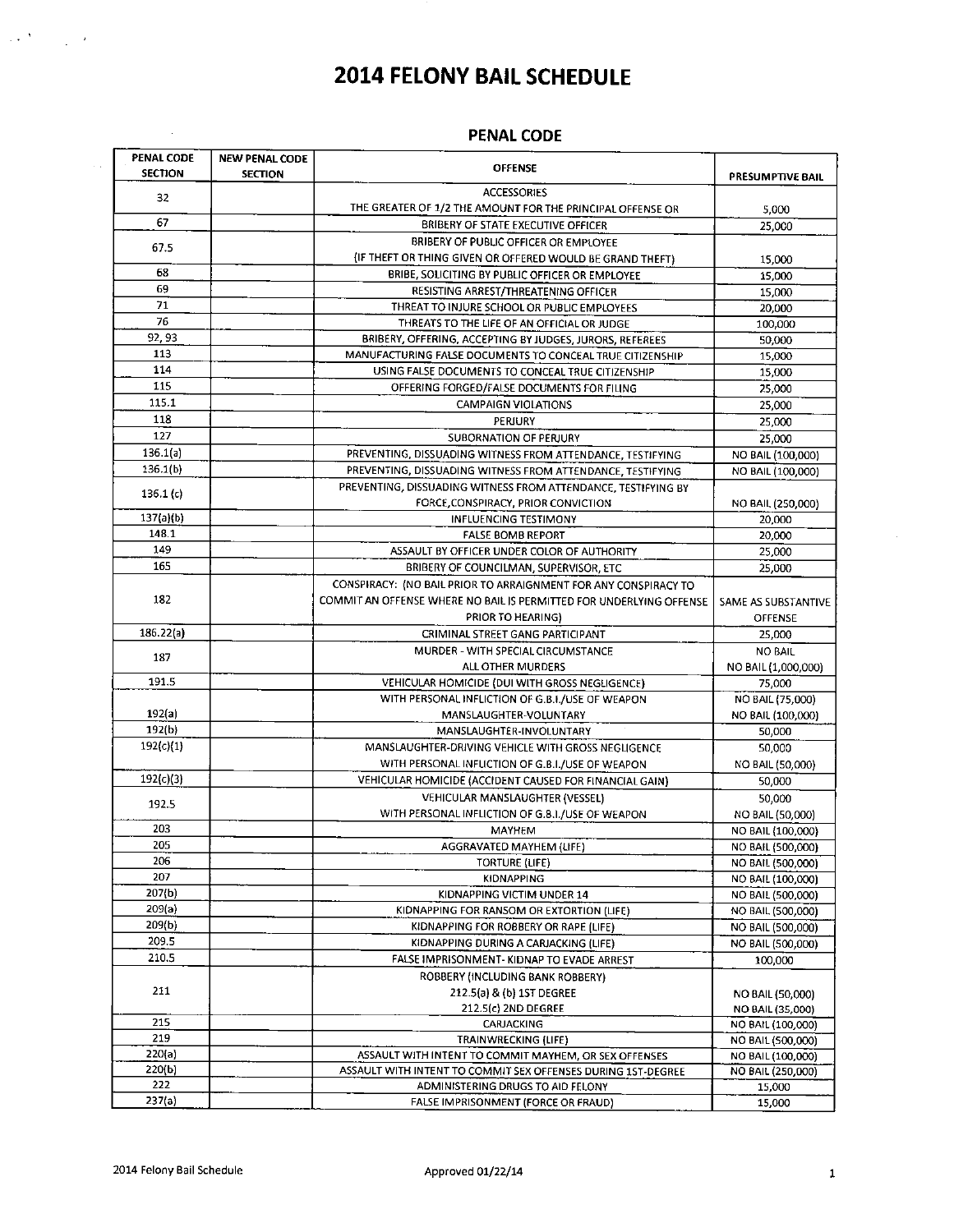| 237(b)             | FALSE IMPRISONMENT (FORCE OR FRAUD)- ELDER OR DEP. PERSON           | 25,000            |
|--------------------|---------------------------------------------------------------------|-------------------|
| 241.1              | ASSUALT UPON CUSTODIAL OFFICER                                      | 20,000            |
|                    | <b>BATTERY</b>                                                      |                   |
| 243                | 243(c) UPON PEACE OFFICER OR FIREMAN WITH INJURY                    | 25.000            |
|                    | 243(d) WITH SERIOUS BODILY INJURY                                   | 50,000            |
| 243.1              | BATTERY UPON CUSTODIAL OFFICER IN PERFORMANCE OF DUTIES             | 25,000            |
| 243.4              | SEXUAL BATTERY                                                      | 25,000            |
| 243.6              | BATTERY UPON SCHOOL EMPLOYEE WITH INJURY                            | 25,000            |
| 244                | ASSAULT WITH CHEMICALS                                              | NO BAIL (50,000)  |
| 245(a)(1)          |                                                                     |                   |
|                    | ASSAULT WITH DEADLY WEAPON                                          | NO BAIL (30,000)  |
| 245(a)(2)          | ASSAULT WITH A FIREARM                                              | 40,000            |
| 245(a)(4)          | ASSAULT WITH FORCE LIKELY TO PRODUCE G.B.I.                         | 20,000            |
|                    | ASSAULT WITH DEADLY WEAPON OTHER THAN A FIREARM                     |                   |
| 245(c)(1)          | OR FORCE LIKELY TO PRODUCE G.B.I.                                   |                   |
|                    | UPON A PEACE OFFICER OR FIREMAN                                     | NO BAIL (50,000)  |
| 245(d)(1)          | ASSAULT WITH A FIREARM UPON A PEACE OFFICER OR FIREMAN              | NO BAIL (100,000) |
| 245(d)(2)          | ASSAULT WITH A SEMIAUTOMATICE UPON A PEACE OFFICER/FIREMAN          | NO BAIL (200,000) |
| 245.2              | ASSAULT WITH A DEADLY WEAPON UPON A PUBLIC TRANSIT EMPLOYEE         | NO BAIL (50,000)  |
| 245.3              | ASSAULT WITH A DEADLY WEAPON UPON A CUSTODIAL OFFICER               | NO BAIL (50,000)  |
| 245.5              | ASSAULT WITH A DEADLY WEAPON UPON A SCHOOL EMPLOYEE                 | NO BAIL (50,000)  |
| 246                | SHOOTING AT INHABITED DWELLING, BUILDING, OCCUPIED MOTOR VEHICLE    | NO BAIL (250,000) |
| 246.3              | DISCHARGE OF FIREARM- GROSS NEGLIGENCE                              | 25,000            |
| 261                | RAPE                                                                | NO BAIL (100,000) |
|                    |                                                                     |                   |
| 261.5(c)           | UNLAWFUL SEXUAL INTERCOURSE WITH PERSON UNDER 18                    | 15,000            |
| 261.5(d)           | IF DEFENDANT IS OVER 21 AND MINOR UNDER 16                          | 25,000            |
| 262                | SPOUSAL RAPE                                                        | 50,000            |
| 264.1              | RAPE IN CONCERT WITH FORCE & VIOLENCE                               | NO BAIL (100,000) |
| 266h               | PIMPING                                                             | 15,000            |
|                    | IF MINOR                                                            | 100,000           |
|                    | <b>PIMPING</b>                                                      | 15,000            |
| 266i               | IF MINOR                                                            | 100,000           |
| 270                | CHILD NEGLECT BY PERSON ADJUDICATED AS PARENT                       | 15,000            |
| 271                | ABANDONMENT OF CHILD UNDER 14 YEARS                                 | 15,000            |
| 271a               | WILLFUL NONSUPPORT OF CHILD UNDER 14 YEARS                          | 15,000            |
| 273a(a)            | WILLFUL HARM OR INJURY TO CHILD LIKELY TO PRODUCE G.B.I. OR DEATH   | 50,000            |
| 273d(a)            | CORPORAL PUNISHMENT OR INJURY OF CHILD                              | 50,000            |
|                    |                                                                     |                   |
|                    | CORPORAL INJURY OF SPOUSE, COHABITANT OF OPPOSITE SEX, OR MOTHER OR |                   |
| 273.5              | FATHER OF HIS OR HER CHILD                                          | 50,000            |
|                    | WITH 273.5(E) PC PRIORS                                             | 75,000            |
| 278                | CHILD STEALING                                                      | 20,000            |
| 285                | INCEST                                                              | 25,000            |
| 286(b)(1)          | SODOMY: < 18                                                        | 25,000            |
| 286(b)(2)          | SODOMY <16>21                                                       | 50,000            |
| 286(c)(1)          | SODOMY: <14 AND >10 YEARS AGE DIFFERENCE                            | 100,000           |
| $286(c)(2)$ or (3) | SODOMY: FORCE OR VIOLENCE OR THREATS                                | NO BAIL (100,000) |
| 286(d)             | SODOMY: FORCE OR VIOLENCE OR THREATS IN CONCERT                     | NO BAIL (125,000) |
| 286(e)             | SODOMY: COMMITTED IN PRISON OR JAIL                                 | 100,000           |
| 286(f)             | SODOMY: VICTIM UNCONSCIOUS                                          | 100,000           |
| 286(g)             | SODOMY: INCAPABLE OF CONSENT                                        | 100,000           |
| 286(h)             | SODOMY: VICTIM MENTAL FACILITY                                      | 100.000           |
| 286(i)             | SODOMY: INTOXICATION                                                | 100,000           |
| 286(j)             | SODOMY: FRAUD                                                       | 100,000           |
| 286(k)             | SODOMY: THREAT AUTHORITY                                            | 100,000           |
| 288(a)             |                                                                     |                   |
|                    | LEWD ACT: CHILD < 14                                                | NO BAIL (100,000) |
| 288(b)             | LEWD ACT: CHILD < 14 WITH FORCE                                     | NO BAIL (100,000) |
| 288(c)             | LEWD ACT: CHILD 14 OR 15 YEARS AND > 10 YEARS OLDER                 | 50,000            |
| 288a(b)(1)         | ORAL COPULATION: < 18                                               | 25,000            |
| 288a(b)(2)         | ORAL COPULATION: < 16 > 21                                          | 50,000            |
| 288a(c)(1)         | ORAL COPULATION: <14 AND >10 YEARS AGE DIFFERENCE                   | 100,000           |
| 288a(c)(2)         | ORAL COPULATION: FORCE, VIOLENCE OR THREATS                         | NO BAIL (100,000) |
| 288a(d)(1)         | ORAL COPULATION: FORCE, THREATS INCAPABLE OF CONSENT IN CONCERT     | 125,000           |

 $\ddot{\phantom{a}}$ 

 $\chi$  is the set of  $\chi$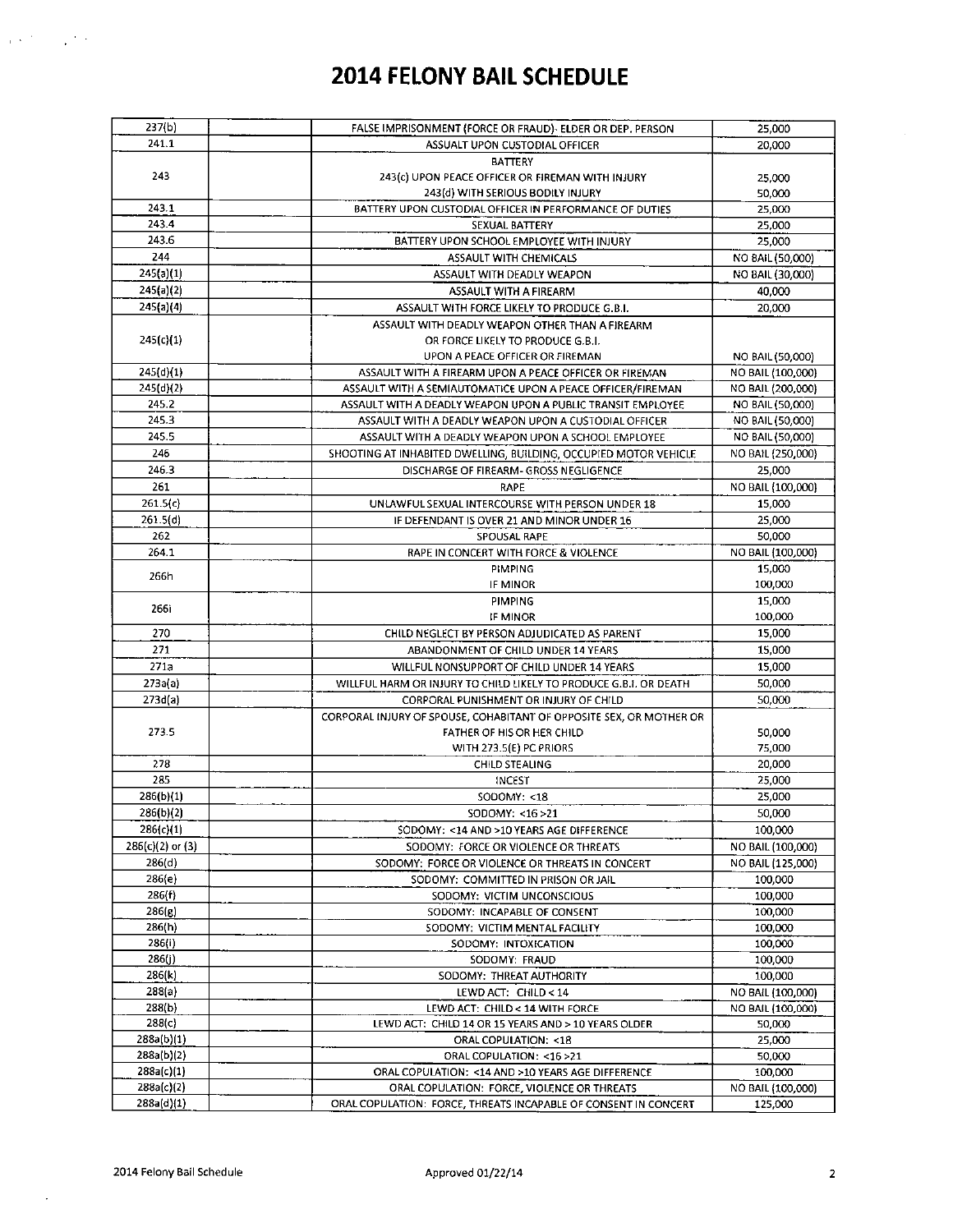| 288a(e)           | ORAL COPULATION: COMMITTED IN PRISON OR JAIL                        | 100,000           |
|-------------------|---------------------------------------------------------------------|-------------------|
| 288a(f)           | ORAL COPULATION: VICTIM UNCONSCIOUS OF NATURE OF ACT                | 100,000           |
| 288a(g)           | ORAL COPULATION: INCAPABLE OF CONSENT                               | 100,000           |
| 288a(h)           | ORAL COPLUATION: VICTIM MENTAL FACILITY                             | 100,000           |
| 288a(i)           | ORAL COPULATION: VICTIM INTOXICATED                                 | 100,000           |
| 288a(j)           | ORAL COPULATION: FRAUD                                              | 100,000           |
| 288a(k)           | ORAL COPULATION: THREAT AUTHORITY                                   | 100,000           |
| 288.5             | CONTINUOUS SEXUAL ABUSE OF CHILD UNDER 14 YEARS                     | NO BAIL (200,000) |
| 289(a)            | SEXUAL PENETRATION: WITH FORCE                                      | NO BAIL (100,000) |
| 289(b)            | SEXUAL PENETRATION: INCAPABLE OF CONSENT                            | 100,000           |
| 289(c)            | SEXUAL PENETRATION: INCAPABLE OF CONSENT (FACILITY)                 | 100,000           |
| 289(d)            | SEXUAL PENETRATION: UNCONSCIOUS                                     | 100,000           |
| 289(e)            | SEXUAL PENETRATION: PREVENT FROM RESISTING INTOXICATION             | 100,000           |
| 289(f)            | SEXUAL PENETRATION: INDUCED BY FRAUD                                | 100,000           |
| 289(g)            | SEXUAL PENETRATION: THREAT OF AUTHORITY                             | 100,000           |
| 289(h)            | SEXUAL PENETRATION: < 18                                            | 25,000            |
| 289(i)            | SEXUAL PENETRATION: >21 AND <16                                     | 50,000            |
| 289(i)            | SEXUAL PENETRATION: < 14 > 10 YEARS AGE DIFFERENCE                  | 100,000           |
| 290.018(b)&(f)    | FELONY SEX OFFENDER - FAILURE TO REGISTER                           | 50,000            |
| 311.1(a)          | DISTRIBUTING OBSCENE MATTER SHOWING SEXUAL CONDUCT BY A MINOR       | 25,000            |
|                   | PRODUCTION/DISTRIBUTION/EXHIBITION OF OBSCENE                       |                   |
| 311.2(a)          | MATTER WITH PRIOR CONVICTION                                        | 25,000            |
|                   | DISTRIBUTING OBSCENE MATTER SHOWING SEXUAL CONDUCT BY A MINOR       |                   |
| 311.2(b)          | FOR COMMERCIAL CONSIDERATION                                        | 50,000            |
|                   | DISTRIBUTING OBSCENE MATTER SHOWING SEXUAL CONDUCT BY A MINOR FOR   |                   |
| $311.2$ (c) & (d) | COMMERCIAL CONSIDERATION                                            | 25,000            |
| 311.3             | SEXUAL EXPLOITATION OF CHILD WITH PRIOR CONVICTION                  | 25,000            |
|                   | EMPLOYMENT OF MINOR IN SALE/DISTRIBUTION OF OBSCENE MATTER OR       |                   |
| 311.4(a) & (c)    | PRODUCTION OF PORNOGRAPHY                                           |                   |
|                   | EXPLOYMENT OF MINOR IN SALE/DISTRIBUTION OF OBSCENE MATTER OR       | 25,000            |
| 311.4(b)          | PRODUCTION OF PORNOGRAPHY FOR COMMERCIAL CONSIDERATION              | 50,000            |
| 311.11(a)         | POSSESSION OR CONTROL OF CHILD PORNOGRAPHY                          | 25,000            |
| 311.11(b)         | POSSESSION OR CONTROL OF CHILD PORNOGRAPHY WITH PRIOR CONVICTION    | 50,000            |
| 314(1)            | INDECENT EXPOSURE WITH PRIOR CONVICTION OF PC 288 OR 314(1)         | 20,000            |
| 337a              | <b>BOOKMAKING</b>                                                   | 15,000            |
| 368               | ELDER ABUSE                                                         | 25,000            |
| 399.5             | <b>ATTACK DOG</b>                                                   | 20,000            |
| 405b              | <b>LYNCHING</b>                                                     | 500,000           |
| 422               | THREATS TO COMMIT CRIME OR G.B.I.                                   | NO BAIL (50,000)  |
| 422.7             | INTERFERENCE WITH CIVIL RIGHTS (HATE CRIME)                         | 25,000            |
| 424               | EMBEZZLEMENT OR FALSIFICATION OF ACCOUNTS BY PUBLIC OFFICERS        | 20,000            |
| 451(a)            | ARSON CAUSING GREAT BODILY INJURY                                   | NO BAIL (250,000) |
| 451(b)            | ARSON, INHABITED STRUCTURE                                          | NO BAIL (250,000) |
| 451(c)            | ARSON, STRUCTURE OR FOREST LAND                                     | NO BAIL (75,000)  |
| 451(d)            | ARSON, OTHER PROPERTY                                               | NO BAIL (50,000)  |
| 452(a)            | RECKLESSLY CAUSING FIRE WITH GREAT BODILY INJURY                    | 50,000            |
| 452(b)            | RECKLESSLY CAUSING FIRE, INHABITED STRUCTURE                        | 35,000            |
| 452(c)            | RECKLESSLY CAUSING FIRE, STRUCTURE OR FOREST LAND                   | 15,000            |
| 453(a)            | EXPLOSIVES, FLAMMABLE MATTER, POSSESSION                            | 50,000            |
| 454               | ARSON DURING STATE OF EMERGENCY                                     | 150,000           |
| 459 1 st          | BURGLARY - IF FIRST DEGREE (RESIDENTIAL)                            | NO BAIL (50,000)  |
| 459 2nd           | <b>BURGLARY - ALL OTHER</b>                                         | 15,000            |
| 463               | <b>LOOTING</b>                                                      | 15,000            |
| 464               | BURGLARY WITH EXPLOSIVES                                            | 50,000            |
|                   | FORGERY, INTENT; DOCUMENTS OF VALUE; COUNTERFEITING SEAL; UTTERING; |                   |
| 470               | <b>FALSIFICATION OF RECORDS</b>                                     | 15,000            |
| 470a              | FORGERY OR COUNTERFEITING DRIVER'S LICENSE OR I.D. CARD             | 15,000            |
|                   | DISPLAYING OR POSSESSING FORGED DRIVER'S LICENSE OR I.D. CARD WITH  |                   |
| 470b              | INTENT TO ACCOMPLISH A FORGERY                                      | 15,000            |
| 471               | FORGERY, FALSE ENTRIES IN RECORDS RETURNS                           | 15,000            |
| 472               | FORGERY OR COUNTERFEITING OR SEALS; POSSESSION AND CONCEALMENT      | 15,000            |
| 475               | FORGED CHECKS, BILLS OR NOTES, POSSESSION OR RECEIPT                | 15,000            |

 $\Delta\phi^2$  , where  $\Delta\phi$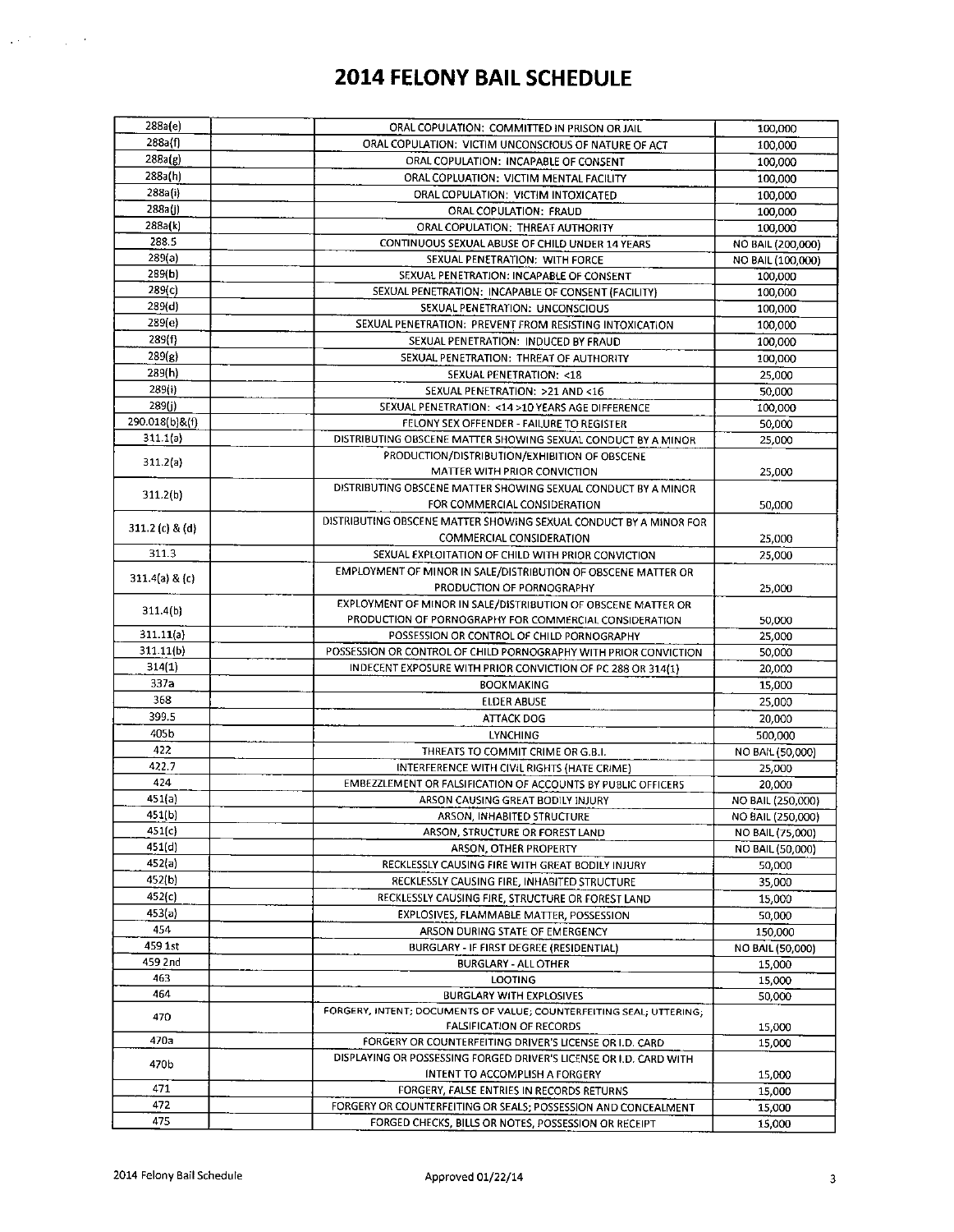| 476              | FICTITIOUS CHECKS, MAKING, UTTERING                                     | 15,000           |
|------------------|-------------------------------------------------------------------------|------------------|
| 476a             | CHECKS N.S.F.                                                           | 5,000            |
| 477, 479, 480    | <b>COUNTERFEITING OF COIN</b>                                           | 20,000           |
| 484b             | THEFT, DIVERSION OF MONEY RECEIVED FOR SERVICES, LABOR, MATERIALS, ETC  |                  |
|                  | IF AMOUNT DIVERTED EXCEEDS \$2,350                                      | 15,000           |
| 484c             | <b>EMBEZZLEMENT OF FUNDS FOR CONSTRUCTION</b>                           | 15,000           |
| 484e(d)          | CREDIT CARDS, 4 OR MORE ACQUIRED IN VIOLATION OF PC 484(e) IN 12 MO     |                  |
|                  | <b>PERIOD</b>                                                           | 15,000           |
| 484f(a)          | CREDIT CARD, MAKE CARD PURPORTING TO BE                                 | 15,000           |
| 484f(b)          | CREDIT CARD, SIGN FALSE NAME                                            | 15,000           |
|                  | CREDIT CARD OBTAINED IN VIOLATION OF PC 484(e) OR FORGED CARD; USED FOR |                  |
| 484g             | OBTAINING ANYTING OF VALUE; IF VALUE OF GOODS, ETC, RECEIVED EXCEEDS    |                  |
|                  | \$950 IN CONSECUTIVE 6 MONTH PERIOD                                     | 15,000           |
|                  |                                                                         |                  |
| 484h(a)          | CREDIT CARD, FRAUDULENT-MERCHANT FURNISHING GOODS WITH KNOWLEDGE        |                  |
|                  | OF IF PAYMENT RECEIVED EXCEEDS \$950 IN CONSECUTIVE 6 MONTH PERIOD      | 15,000           |
|                  | CREDIT CARD ISSUER-MERCHANT FRAUDULENTLY RECEIVING PAYMENT FROM         |                  |
| 484h(b)          | IF PAYMENT RECEIVED FOR GOODS, ETC., NOT FURNISHED GOODS                |                  |
|                  | EXCEEDS \$950 IN CONSECUTIVE 6 MONTH PERIOD                             | 15,000           |
| 484i(b)          | ALTERING ACCESS CARD INFO WITH INTENT TO DEFRAUD                        | 15,000           |
| 484i(c)          | COUNTERFEITING ACCESS CARD                                              | 15,000           |
|                  |                                                                         |                  |
| 487              | <b>GRAND THEFT</b><br>AMOUNT OF THEFT, WHICHEVER IS HIGHER              |                  |
| 487(c)           |                                                                         | 15,000           |
|                  | <b>GRAND THEFT PERSON</b>                                               | 20,000           |
| 487(d)(1)        | THEFT OF MOTOR VEHICLE                                                  | 20,000           |
|                  | WHEN THERE IS EVIDENCE OF A CHOP SHOP OPERATION                         | 50,000           |
| 487(d)(2)/489(a) | <b>GRAND THEFT-FIREARM</b>                                              | NO BAIL (20,000) |
| 496              | RECEIVING STOLEN PROPERTY IF VALUE MORE THAN \$400                      |                  |
|                  | OR AMOUNT RECEIVED, WHICHEVER IS HIGHER                                 | 15,000           |
| 497              | STOLEN PROPERTY, BRINGING INTO STATE                                    |                  |
|                  | OR AMOUNT STOLEN, WHICHEVER IS HIGHER                                   | 15,000           |
| 502              | <b>COMPUTER FRAUD</b>                                                   |                  |
|                  | OR AMOUNT STOLEN, WHICHEVER IS HIGHER                                   | 25,000           |
| 504              | EMBEZZLEMENT, MISAPPROPRIATION                                          |                  |
|                  | OR AMOUNT STOLEN, WHICHEVER IS HIGHER                                   | 15,000           |
| 504a             | EMBEZZLEMENT, DISPOSAL OF PERSONAL PROPERTY UNDER LEASE OR LIEN         |                  |
|                  | OR AMOUNT STOLEN, WHICHEVER IS HIGHER                                   | 15,000           |
| 504b             | <b>EMBEZZLEMENT OF PROCEEDS OF SALE OF SECURED PROPERTY</b>             |                  |
|                  | OR AMOUNT STOLEN, WHICHEVER IS HIGHER                                   | 15,000           |
| 505              | EMBEZZLEMENT BY CARRIER OR INDIVIDUAL TRANSPORTING PROPERTY FOR HIRE    | 15,000           |
| 506              | EMBEZZLEMENT, MISAPPROPRIATION BY TRUSTEE, CONTRACTOR                   |                  |
|                  | OR AMOUNT STOLEN, WHICHEVER IS HIGHER                                   | 25,000           |
| 507              | <b>EMBEZZLEMENT BY BAILEE</b>                                           |                  |
|                  | OR AMOUNT STOLEN, WHICHEVER IS HIGHER                                   | 15,000           |
|                  | <b>EMBEZZLEMENT OR DEFALCATION OF PUBLIC FUNDS</b>                      |                  |
| 514              | OR AMOUNT STOLEN, WHICHEVER IS HIGHER                                   | 20,000           |
| 518, 519         | EXTORTION, NOT AMOUNTING TO ROBBERY                                     | 35,000           |
| 522              | EXTORTION, OBTAINING SIGNATURE BY THREATS                               | 50,000           |
| 523              | <b>EXTORTION, THREATENING LETTERS</b>                                   | 35,000           |
| 529              | FALSE PERSONATION OF ANOTHER                                            | 15,000           |
| 530.5            | <b>IDENTITY THEFT</b>                                                   | 20,000           |
| 532              | <b>FALSE PRETENSES</b>                                                  | 20,000           |
|                  | <b>DEFRAUDING INSURER</b>                                               |                  |
| 548              | OR AMOUNT TAKEN WHICHEVER IS GREATER                                    | 25,000           |
| 591              | INJURY TO TELEPHONE, CABLE TV OR OTHER ELECTRIC LINE                    |                  |
| 594.3            | <b>CHURCH VANDALISM</b>                                                 | 15,000<br>50,000 |
| 597              | KILLING, ETC. ANIMALS                                                   | 15,000           |
| 646.9(a)         | <b>STALKING</b>                                                         |                  |
| 646.9(b)         | STALKING IN VIOLATION OF T.R.O.                                         | 25,000           |
| 646.9(c)         |                                                                         | 35,000           |
| 647.6            | STALKING WITH PRIOR CONVICTIONS                                         | 50,000           |
|                  | CHILD MOLESTATION WITH SPECIFIED PRIOR                                  | 125,000          |

 $\Delta \propto \Delta \omega_{\rm{max}}$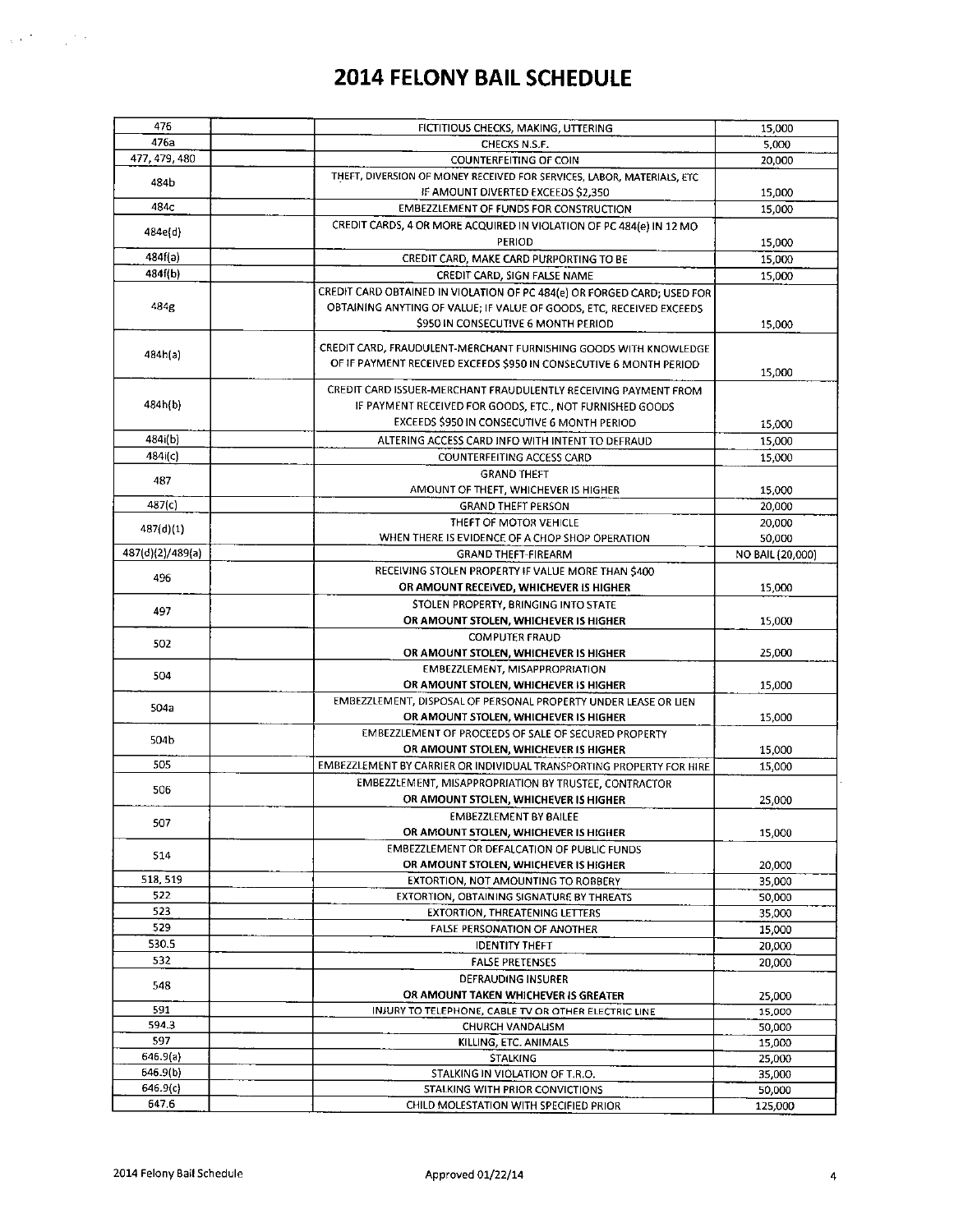| 653f            |                                           | SOLICIT TO COMMIT FELONY                                               | SAME AS<br><b>SUBSTANTIVE OFFENSE</b> |
|-----------------|-------------------------------------------|------------------------------------------------------------------------|---------------------------------------|
|                 |                                           | ATTEMPT COMPLETED CRIME PUNISHABLE BY PRISON                           |                                       |
| 664(a)          |                                           | <b>EXCEPT FOR ATTEMPTED MURDER</b>                                     |                                       |
|                 |                                           | NO BAIL WHERE NO BAIL PERMITTED PRIOR TO ARRAIGNMENT FOR CRIME         | NO BAIL (SAME AS                      |
|                 |                                           | ATTEMPTED EXCEPT ATTEMPTED ASSAULT                                     | <b>SUBSTANTIVE OFFENSE)</b>           |
| 664/187         |                                           | <b>ATTEMPTED MURDER</b>                                                | NO BAIL (500,000)                     |
| 666(a)          |                                           | PETTY THEFT WITH 3 PRIOR CONVICTIONS FOR PETTY THEFT                   |                                       |
| 4500            |                                           | ON WHICH TIME WAS SERVED                                               | 15,000                                |
| 4501.5          |                                           | ASSAULT OF NON-INMATE BY LIFE PRISONER                                 | NO BAIL (250,000)                     |
| 4502            |                                           | BATTERY ON NON-INMATE BY PRISON INMATE                                 | 15,000                                |
| 4503            |                                           | POSSESSION OF DEADLY WEAPON BY PRISON INMATE                           | 15,000                                |
| 4530(a)         |                                           | HOLDING OF HOSTAGES BY PRISON INMATE                                   | NO BAIL (100,000)                     |
|                 |                                           | ESCAPE, ATTEMPTED ESCAPE FROM PRISON WITH FORCE OR VIOLENCE            | NOT BAILABLE                          |
| 4530(b)         |                                           | ESCAPE, ATTEMPTED ESCAPE FROM PRISON WITHOUT FORCE OR VIOLENCE         | <b>NOT BAILABLE</b>                   |
|                 |                                           | ESCAPE, ATTEMPTED ESCAPE BY MISDEMEANANT, INEBRIATE, OR PERSON ON      |                                       |
| 4532(a)         |                                           | WORKFURLOUGH FROM JAIL, INDUSTRIAL FARM, ETC                           |                                       |
|                 |                                           | CONVICTED<br>NOT CONVICTED PLUS BAIL AMOUNT ON ORIGINAL CHARGE         | <b>NOT BAILABLE</b>                   |
|                 |                                           |                                                                        | 100,000                               |
|                 |                                           | ESCAPE, ATTEMPTED ESCAPE BY FELON FROM JAIL, INDUSTRIAL FARM ETC.      |                                       |
| 4532(b)         |                                           | <b>CONVICTED</b>                                                       | <b>NOT BAILABLE</b>                   |
|                 |                                           | NOT CONVICTED PLUS BAIL AMOUNT ON ORIGINAL CHARGE                      | 100,000                               |
| 4573            |                                           | BRINGING CONTROLLED SUBSTANCES INTO JAIL                               | 20,000                                |
| 4574            |                                           | SMUGGLING WEAPON INTO JAIL OR PRISON                                   | 50,000                                |
| 11418           |                                           | POSESSION, MANUFACTURE OR USE OF WEAPON OF MASS DESTRUCTION            | NO BAIL (500,000)                     |
| 12020           | SEE 20310-22410                           | DANGEROUS WEAPONS, MANUFACTURE, SALE, POSSESSION; CARRYING             |                                       |
|                 |                                           | EXPLOSIVE OR CONCEALED DIRK OR DAGGER                                  | 15,000                                |
| 12021           | SEE 29800/29805                           | FIREARMS, OWNERSHIP OR POSSESSION BY FELON, ADDICT, TRO, MISD, PRIORS  | 25,000                                |
| 12025(b)(1)-(6) | SEE 25400(c)(1)-(6)                       | CONCEALED WEAPON ON PERSON OR IN VEHICLE                               |                                       |
|                 |                                           | WITH SPECIFIED PRIOR CONVICTION                                        | 50,000                                |
|                 |                                           | CARRY LOADED FIREARM ON ONE'S PERSON OR IN VEHICLE BY FELON.           |                                       |
|                 | 12031(a)(2)(A)-(F)   SEE 25850 (c)(1)-(6) | GANG MEMBER UNREGISTERED OWNER, CERTAIN PRIOR MISDEMEANOR              |                                       |
|                 |                                           | CONVICTIONS OR GUN STOLEN                                              | 50,000                                |
| 12034(c)        | SEE 26100 (c)                             | PERSONALLY SHOOTING FROM MOTOR VEHICLE AT ANOTHER PERSON               | NO BAIL (250,000)                     |
| 12034(d)        | SEE 26100 (d)                             | WILLFULLY AND MALICIOUSLY DISCHARGING FIREARM FROM A MOTOR VEHICLE     | NO BAIL (100,000)                     |
| 12303           | SEE 18710                                 | POSSESSION OF DESTRUCTIVE DEVICE                                       | 250,000                               |
| 12303.1         | SEE 18725                                 | CARRYING OR PLACING EXPLOSIVE ON COMMON CARRIER                        | 500,000                               |
| 12303.2         | SEE 18715                                 | POSSESSION OF DESTRUCTIVE DEVICES OR EXPLOSIVES IN PUBLIC PLACES       | 500,000                               |
| 12303.3         | SEE 18740                                 | POSSESSION OF EXPLODING OR DESTRUCTIVE DEVICE OR EXPLOSIVE             |                                       |
|                 |                                           | WITH INTENT TO INJURE                                                  | 500,000                               |
| 12303.3         | SEE 18740                                 | EXPLODING A DESTRUCTIVE DEVICE OR EXPLOSIVE WITH INTENT TO INJURE      | NO BAIL (500,000)                     |
| 12308           | SEE 18745                                 | EXPLODING DESTRUCTIVE DEVICE OR EXPLOSIVE WITH INTENT TO MURDER (LIFE) | NO BAIL (1,000,000)                   |
| 12309           | SEE 18745                                 | UNLAWFUL EXPLOSION CAUSING BODILY INJURY                               | 500,000                               |
| 12310           | SEE 18755                                 | EXPLOSION OF DESTRUCTIVE DEVICE CAUSING DEATH, INJURY OR MAYHEM        | NO BAIL (500,000)                     |
| 12312           | SEE 18720                                 | POSSESSION OF MATERIALS WITH INTENT TO MAKE                            |                                       |
|                 |                                           | DESTRUCTIVE DEVICE OR EXPLOSIVE                                        | 150,000                               |
| 12370           | SEE 31360                                 | VIOLENT FELON WITH BODY ARMOR                                          | 150,000                               |
| 18710           |                                           | POSSESSION OF DESTRUCTIVE DEVICE                                       | 250,000                               |
| 18715           |                                           | POSSESSION OF DESTRUCTIVE DEVICES OR EXPLOSIVES IN PUBLIC PLACES       | 500,000                               |
| 18720           |                                           | POSSESSION OF MATERIALS WITH INTENT TO MAKE                            |                                       |
|                 |                                           | DESTRUCTIVE DEVICE OR EXPLOSIVE                                        | 150,000                               |
| 18725           |                                           | CARRYING OR PLACING EXPLOSIVE ON COMMON CARRIER                        | 500,000                               |
| 18740           |                                           | POSSESSION OR EXPLODING OF DESTRUCTIVE DEVICE OR EXPLOSIVE             |                                       |
|                 |                                           | WITH INTENT TO INJURE                                                  | 500,000                               |
| 18745           |                                           | EXPLODING A DESTRUCTIVE DEVICE OR EXPLOSIVE WITH INTENT TO MURDER      | NO BAIL (1,000,000)                   |
| 18750           |                                           | UNLAWFUL EXPLOSION CAUSING BODILY INJURY                               | 500,000                               |
| 18755           |                                           | EXPLOSION OF DESTRUCTIVE DEVICE CAUSING DEATH, INJURY OR MAYHEM        | NO BAIL (500,000)                     |
| 20310           |                                           | MANUFACTURE, IMPORT, SALE, SUPPLY OR POSSESSION OF AIR GAUGE KNIFE     | 15,000                                |
| 20410           |                                           | MANUFACTURE, IMPORT, SALE, SUPPLY OR POSSESSION OF BELT BUCKLE KNIFE   | 15,000                                |

 $\Delta\sim 10^{11}$  m  $^{-1}$  M  $_{\odot}$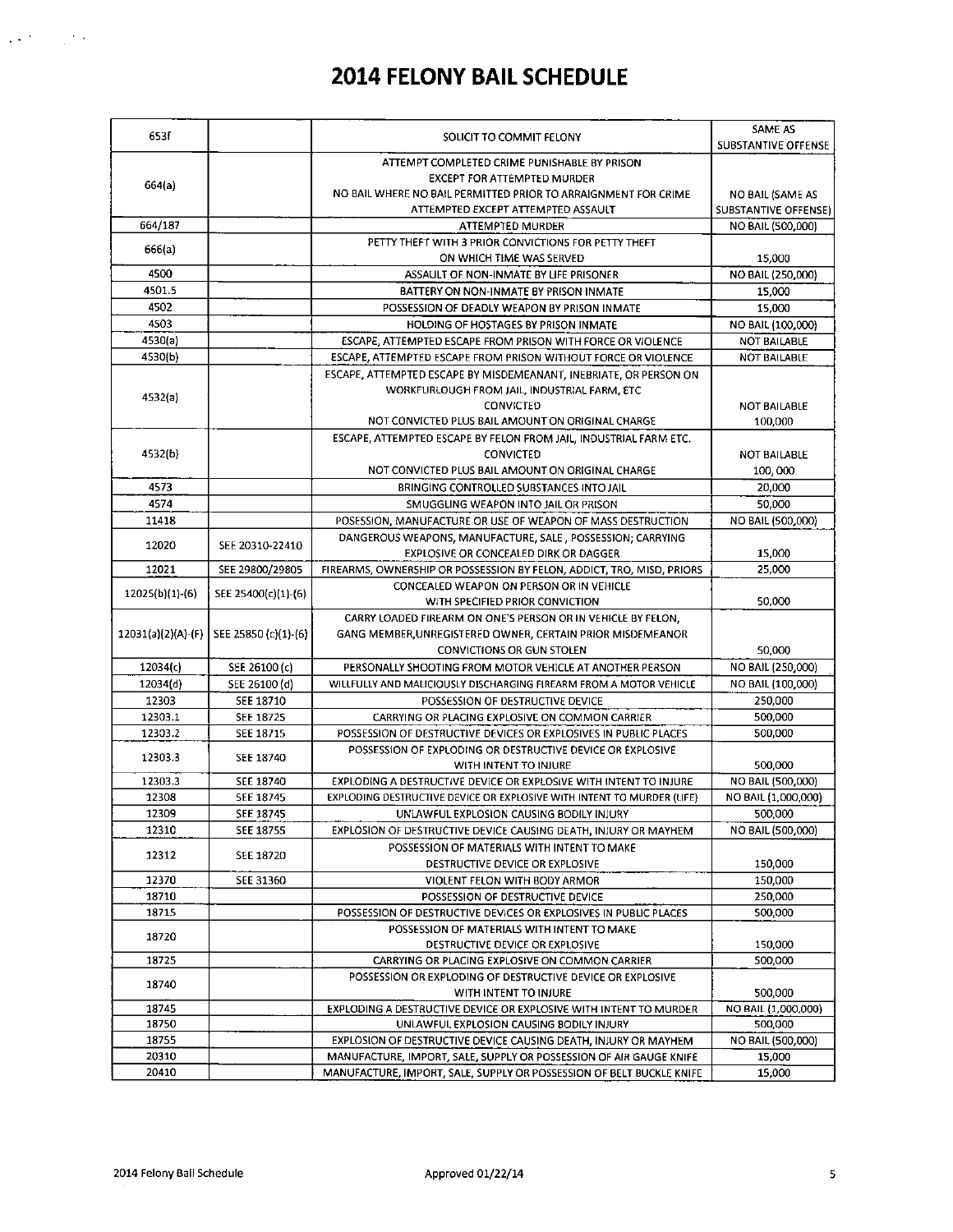| 20510       | MANUFACTURE, IMPORT, SALE, SUPPLY OR POSSESSION OF CANE SWORD          | 15,000            |
|-------------|------------------------------------------------------------------------|-------------------|
| 20610       | MANUFACTURE, IMPORT, SALE, SUPPLY OR POSSESSION OF LIPSTICK CASE KNIFE | 15,000            |
| 20710       | MANUFACTURE, IMPORT, SALE, SUPPLY OR POSSESSION OF SHOBI-ZUE           | 15,000            |
| 20810       | MANUFACTURE, IMPORT, SALE, OR POSSESSION OF UNDETECTABLE KNIFE         | 15,000            |
| 20910       | MANUFACTURE, IMPORT, SALE, SUPPLY OR POSSESSION OF WRITING PEN KNIFE   | 15,000            |
| 21110       | MANUFACTURE, IMPORT, SALE, SUPPLY OR POSSESSION OF BALLISTIC KNIFE     | 15,000            |
| 21310       | CARRYING OF CONCEALED DIRK OR DAGGER                                   | 15,000            |
| 21510       | POSSSESSION, CARRYING, SALE, LOAN OR TRANSFER OF SWITCHBLADE KNIFE     | 15,000            |
| 21710       | MANUFACTURE, IMPORT, SALE, SUPPLY OR POSSESSION OF COMPOSITE OR        |                   |
|             | <b>WOODEN KNUCKLES</b>                                                 | 15,000            |
| 21810       | MANUFACTURE, IMPORT, SALE, SUPPLY OR POSSESSION OF METAL KNUCKLES      | 15,000            |
| 22010       | MANUFACTURE, IMPORT, SALE, SUPPLY OR POSSESSION OF NUNCHAKU            | 15,000            |
| 22210       | MANUFACTURE, IMPORT, SALE, SUPPLY OR POSSESSION OF SAP, LEADED CANE.   |                   |
|             | BLACKJACK, SANDBAG, SANDCLUB, SLUNGSHOT                                | 15,000            |
| 22410       | MANUFACTURE, IMPORT, SALE, SUPPLY OR POSSESSION OF SHURIKEN            | 15,000            |
| 25400       | CONCEALED WEAPON ON PERSON OR IN VEHICLE WITH SPECIFIED PRIOR          |                   |
|             | <b>CONVICTION</b>                                                      | 50,000            |
|             | CARRY LOADED FIREARM ON ONE'S PERSON OR IN VEHICLE BY FELON,           |                   |
| 25850       | GANG MEMBER, UNREGISTERED OWNER, CERTAIN PRIOR MISDEMEANOR             |                   |
|             | <b>CONVICTIONS OR GUN STOLEN</b>                                       | 50,000            |
| 26100       | PERSONALLY SHOOTING FROM MOTOR VEHICLE AT ANOTHER PERSON               | NO BAIL (250,000) |
|             | WILLFULLY AND MALICIOUSLY DISCHARGING FIREARM FROM A MOTOR VEHICLE     | NO BAIL (100,000) |
| 29800/29805 | FIREARMS, OWNERSHIP OR POSSESSION BY FELON, ADDICT, TRO, MISD, PRIORS  | 25,000            |
| 31360       | VIOLENT FELON WITH BODY ARMOR                                          | 150,000           |
|             |                                                                        |                   |

#### **HEALTH AND SAFETY CODE**

| <b>H&amp;S CODE</b><br><b>SECTION</b> | <b>OFFENSE</b>                                                                                                                                                                                                                                                                                                       | <b>PRESUMPTIVE BAIL</b>                |
|---------------------------------------|----------------------------------------------------------------------------------------------------------------------------------------------------------------------------------------------------------------------------------------------------------------------------------------------------------------------|----------------------------------------|
| 11152, 11153                          | WRITING, DISPENSING PRESCRIPTION-CONTROLLED SUBSTANCES                                                                                                                                                                                                                                                               | 15,000                                 |
| 11154, 11155                          | PRESCRIBING, ADMINISTERING, FURNISHING-CONTROLLED SUBSTANCES                                                                                                                                                                                                                                                         | 15,000                                 |
| 11156                                 | PRESCRIBING, ADMINISTERING, FURNISHING TO ADDICT-CONTROLLED<br><b>SUBSTANCES</b>                                                                                                                                                                                                                                     | 15,000                                 |
| 11162.5                               | <b>COUNTERFEITING PRESCRIPTION BLANK</b>                                                                                                                                                                                                                                                                             | 15,000                                 |
| 11350                                 | ILLEGAL POSSESSION OF CERTAIN SPECIFIC OR CLASSIFIED CONTROLLED<br><b>SUBSTANCES</b>                                                                                                                                                                                                                                 | 15,000                                 |
| 11351                                 | POSSESSION OR PURCHASE FOR SALE OF CERTAIN SPECIFIC OR CLASSIFIED<br><b>CONTROLLED SUBSTANCES</b><br>LESS THAN 28.5 GRAMS/10Z. OF SUBSTANCE IS INVOLVED<br>28.5 GRAMS/102. - 57 GRAMS/202. OF SUBSTANCE IS INVOLVED<br>171 GRAMS/6OZ. - 456 GRAMS/1LB. OF SUBSTANCE IS INVOLVED<br>456 GRAMS/ 1LB. AND OVER          | 30.000<br>50,000<br>100,000<br>500,000 |
| 11351.5                               | POSSESSION OR PURCHASE FOR SALE OF COCAINE BASE<br>LESS THAN 28.5 GRAMS/10Z. OF SUBSTANCE IS INVOLVED<br>28.5 GRAMS/102. - 57 GRAMS/20Z. OF SUBSTANCE IS INVOLVED<br>171 GRAMS/6OZ. - 456 GRAMS/1LB. OF SUBSTANCE IS INVOLVED<br>456 GRAMS/ 1LB. AND OVER                                                            | 30,000<br>50,000<br>100,000<br>500,000 |
| 11352                                 | ILLEGAL TRANSPORTATION, SALE, FURNISHING OF CERTAIN SPECIFIC OR<br><b>CLASSIFIED CONTROLLED SUBSTANCES</b><br>LESS THAN 28.5 GRAMS/1OZ. OF SUBSTANCE IS INVOLVED<br>28.5 GRAMS/10Z. - 57 GRAMS/20Z. OF SUBSTANCE IS INVOLVED<br>171 GRAMS/6OZ. - 456 GRAMS/1LB. OF SUBSTANCE IS INVOLVED<br>456 GRAMS/ 1LB, AND OVER | 30,000<br>50,000<br>100,000<br>500,000 |

 $\mathcal{L} \in \mathbb{R}^{N \times N}$  , where  $\mathcal{L} \in \mathbb{R}^{N}$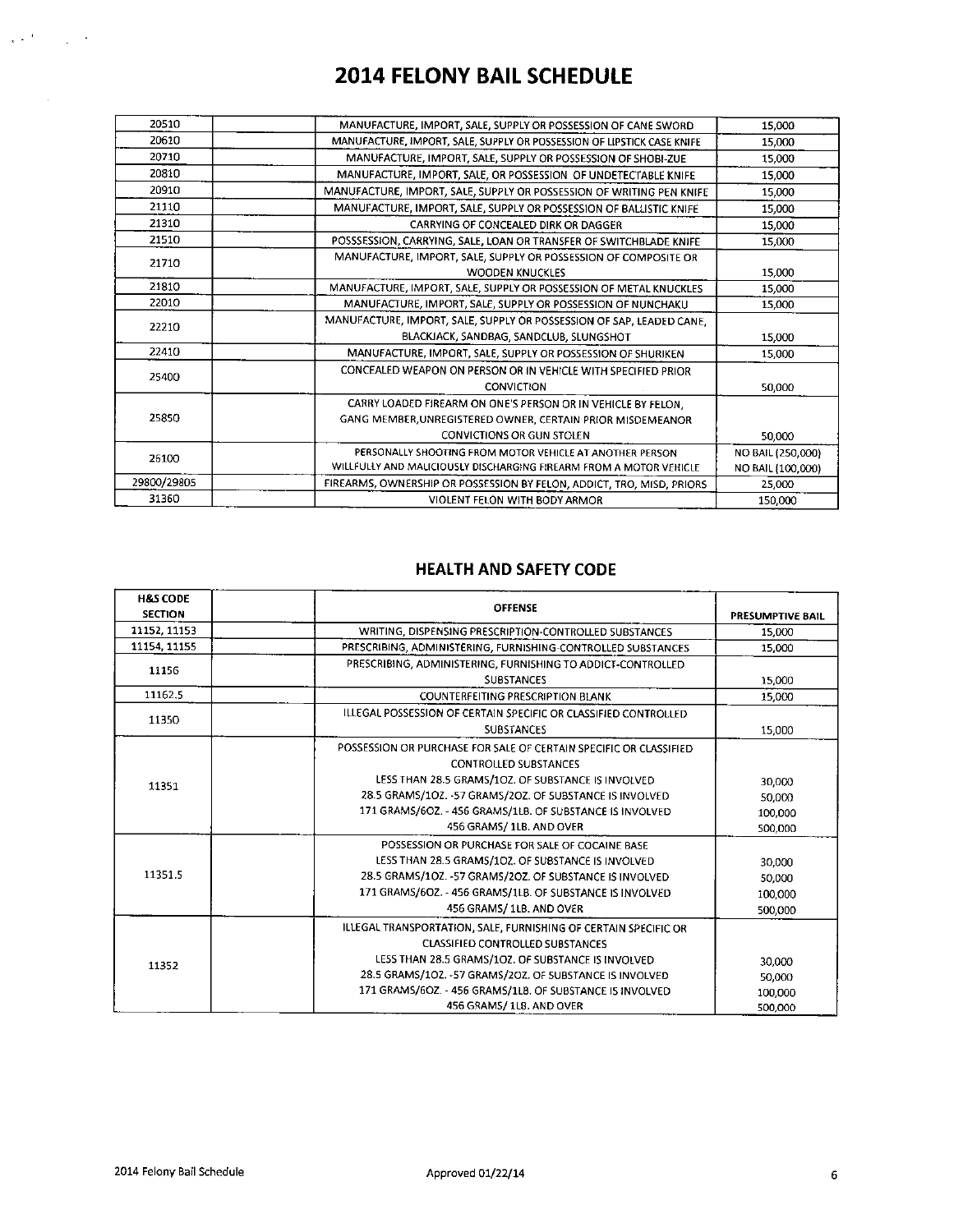$\bar{z}$ 

 $\Delta \sigma^2$ 

 $\bar{z}$ 

| 11353      | PERSON 18 YEARS OR OVER USING MINOR IN SALE, TRANSPORTATION, OR GIVING<br>TO A MINOR CERTAIN SPECIFIC OR CLASSIFIED CONTROLLED SUBSTANCES<br>LESS THAN 28.5 GRAMS/10Z. OF SUBSTANCE IS INVOLVED<br>28.5 GRAMS/1OZ. -57 GRAMS/2OZ. OF SUBSTANCE IS INVOLVED<br>171 GRAMS/6OZ. - 456 GRAMS/1LB. OF SUBSTANCE IS INVOLVED<br>456 GRAMS/ 1LB. AND OVER                                                                                                      | 50,000<br>70,000<br>150,000<br>500,000                                          |
|------------|---------------------------------------------------------------------------------------------------------------------------------------------------------------------------------------------------------------------------------------------------------------------------------------------------------------------------------------------------------------------------------------------------------------------------------------------------------|---------------------------------------------------------------------------------|
|            | NOTE: NO BAIL FOR CERTAIN VIOLATIONS OF SECTION 11353-SEE BELOW                                                                                                                                                                                                                                                                                                                                                                                         |                                                                                 |
| 11353      | SELLING, FURNISHING, ADMINISTERING, GIVING, OR OFFERING TO SELL, FURNISH,<br>ADMINISTER, OR GIVE TO A MINOR: HEROIN, PCP, ANY METHAMPHETAMINE-<br>RELATED DRUG (AS DESCRIBED IN H&S § 11055(d)(2)), ANY PRECURSOR OF<br>METHAMPHETAMINE (AS DESCRIBED IN H&S § 11055(f)(1)(A) AND 11100(a))                                                                                                                                                             | NO BAIL                                                                         |
|            | (PRESUMPTIVE BAIL = AMOUNTS SET FORTH FOR VIOLATION OF SECTION 11353)                                                                                                                                                                                                                                                                                                                                                                                   |                                                                                 |
| 11353.5    | ADULT PREPARING TO SELL TO MINOR DRUGS OR NARCOTICS<br>LESS THAN 28.5 GRAMS/10Z. OF SUBSTANCE IS INVOLVED<br>28.5 GRAMS/1OZ. -57 GRAMS/2OZ. OF SUBSTANCE IS INVOLVED<br>171 GRAMS/6OZ. - 456 GRAMS/1LB. OF SUBSTANCE IS INVOLVED<br>456 GRAMS/ 1LB. AND OVER                                                                                                                                                                                            | 50,000<br>70,000<br>150,000<br>500,000                                          |
| 11355      | SALE OR FURNISHING SUBSTANCE FALSELY REPRESENTED AS CONTROLLED<br>SUBSTANCE, WITH RESPECT TO CERTAIN SPECIFIC<br>OR CLASSIFIED CONTROLLED SUBSTANCES                                                                                                                                                                                                                                                                                                    | 15,000                                                                          |
| 11357(a)   | CONCENTRATED CANNABIS-FELONY                                                                                                                                                                                                                                                                                                                                                                                                                            | 15,000                                                                          |
| 11358      | MARIJUANA: CULTIVATE, PROCESS<br>UP TO 10 LBS.<br>IF OVER 10 LBS.<br>IF OVER 25 LBS.                                                                                                                                                                                                                                                                                                                                                                    | 15,000<br>20,000<br>50,000                                                      |
| 11359      | MARIJUANA, POSSESSION FOR SALE<br>UP TO 456 GRAMS/ 1LB<br>OVER 912 GRAMS/2LBS                                                                                                                                                                                                                                                                                                                                                                           | 20,000<br>50,000                                                                |
| 11360(a)   | MARIJUANA: TRANSPORTATION, SALE FURNISHING<br>UP TO 912 GRAMS/2LBS.<br>OVER 912 GRAMS/2LBS                                                                                                                                                                                                                                                                                                                                                              | 20,000<br>50,000                                                                |
| 11361      | MARIJUANA: PERSON 18 YEARS OR OVER USING MINOR IN SALE,<br>TRANSPORTATION, GIVING TO MINOR<br>UP TO 912 GRAMS/2LBS.<br>OVER 912 GRAMS/2LBS                                                                                                                                                                                                                                                                                                              | 50,000<br>70,000                                                                |
| 11363      | PEYOTE: CULTIVATING, PROCESSING                                                                                                                                                                                                                                                                                                                                                                                                                         | 20,000                                                                          |
| 11366      | MAINTAINING PLACE FOR SELLING, GIVING, USING OF CERTAIN SPECIFIC OR<br><b>CLASSIFIED CONTROLLED SUBSTANCES</b>                                                                                                                                                                                                                                                                                                                                          | 20,000                                                                          |
| 11366.5(b) | ALLOWING LOCATION TO BE FORTIFIED FOR SALE                                                                                                                                                                                                                                                                                                                                                                                                              | 20,000                                                                          |
| 11366.6    | USING FORTIFIED LOCATION FOR SALE                                                                                                                                                                                                                                                                                                                                                                                                                       | 100,000                                                                         |
| 11368      | NARCOTIC DRUG: FORGING, ALTERING PRESCRIPTION                                                                                                                                                                                                                                                                                                                                                                                                           | 15,000                                                                          |
| 11377      | POSSESSION OF CONTROLLED SUBSTANCES                                                                                                                                                                                                                                                                                                                                                                                                                     | 15,000                                                                          |
| 11378      | POSSESSION OF CONTROLLED SUBSTANCES FOR SALE<br>UP TO 28.5 GRAMS/1OZ. OF SUBSTANCE IS INVOLVED<br>28.5 GRAMS/10Z. -171GRAMS/60Z. OF SUBSTANCE IS INVOLVED<br>171 GRAMS/6OZ. - 456 GRAMS/1LB. OF SUBSTANCE IS INVOLVED<br>456 GRAMS/ 1LB. - 2280 GRAMS/5LBS. OF SUBSTANCE IS INVOLVED<br>2280 GRAMS/5LBS. AND OVER                                                                                                                                       | 20,000<br>30,000<br>50,000<br>100,000<br>500,000                                |
| 11378.5    | POSSESSION OR PURCHASE FOR SALE OF PCP<br>IF 10Z. OR LESS LIQUID OR 1 GRAM POWDER<br>IF OVER 102. LIQUID OR OVER 1 GRAM POWDER<br>IF OVER 302. LIQUID OR OVER 3 GRAMS POWDER<br>IF OVER 80Z. LIQUID OR OVER 8 GRAMS POWDER<br>IF OVER 1 QUART LIQUID OR 57 GRAMS/2OZ. POWDER<br>IF OVER 1 GALLON LIQUID OR 228 GRAMS/80Z. POWDER<br>IF OVER 3 GALLONS LIQUID OR 684 GRAMS/11/2 LBS. POWDER<br>5 GALLONS LIQUID OR 1140 GRAMS/ 2 1/2LBS. POWDER AND OVER | 20,000<br>25,000<br>30,000<br>50,000<br>75,000<br>150,000<br>250,000<br>500,000 |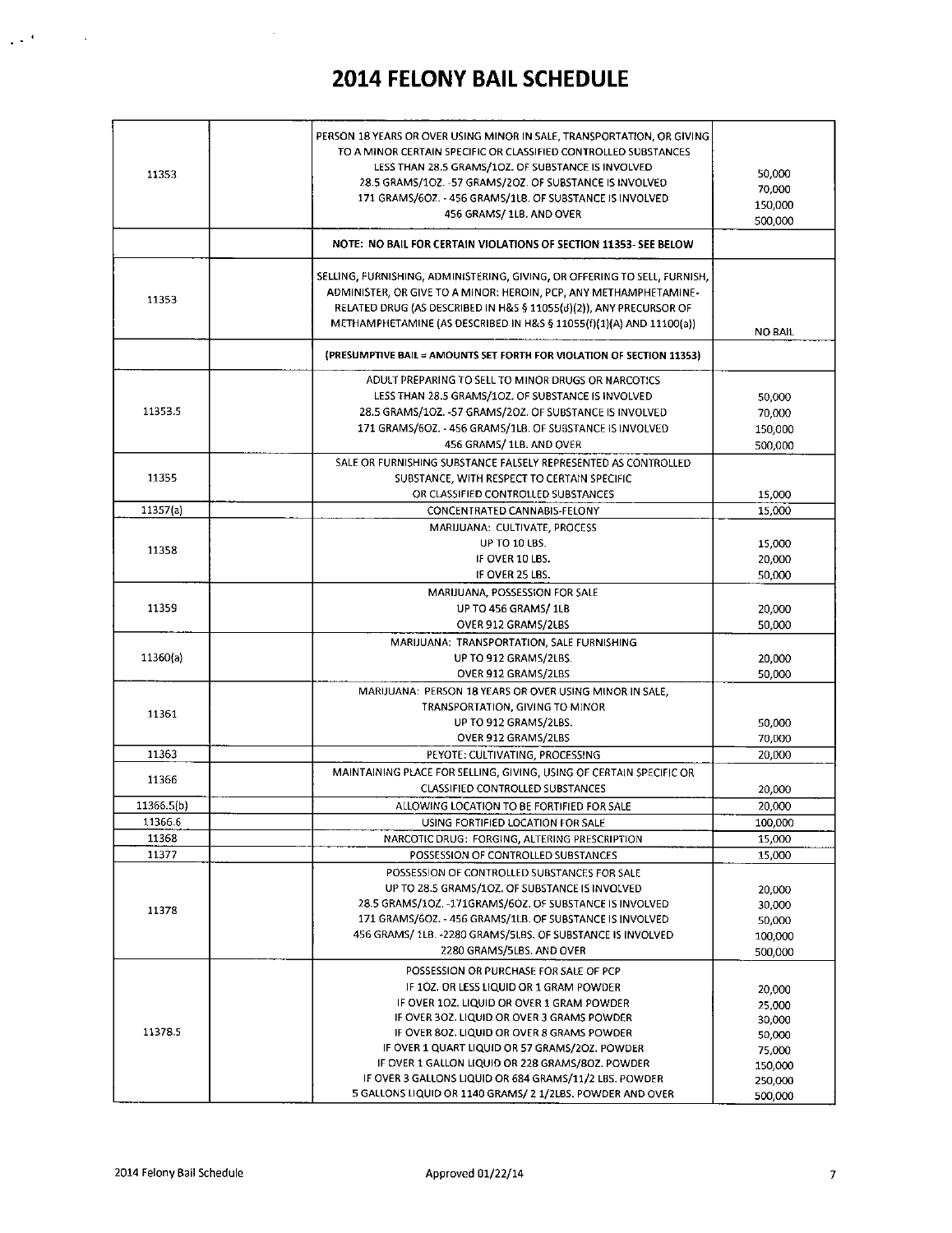|            | SALE OF CONTROLLED SUBSTANCES                                             |         |
|------------|---------------------------------------------------------------------------|---------|
| 11379      | UP TO 28.5 GRAMS/1OZ. OF SUBSTANCE IS INVOLVED                            | 20,000  |
|            | 28.5 GRAMS/1 OZ. -171 GRAMS/6 OZ. OF SUBSTANCE IS INVOLVED                | 30,000  |
|            | 171 GRAMS/6OZ. - 456 GRAMS/1LB, OF SUBSTANCE IS INVOLVED                  | 50,000  |
|            | 456 GRAMS/ 1LB .- 2280 GRAMS/5LBS. OF SUBSTANCE IS INVOLVED               | 100,000 |
|            | <b>5LBS. AND OVER</b>                                                     | 500,000 |
|            | SALE OF PCP                                                               |         |
|            | IF 10Z. OR LESS LIQUID OR 1 GRAM POWDER                                   |         |
|            | IF OVER 10Z. LIQUID OR OVER 1 GRAM POWDER                                 | 20,000  |
|            | IF OVER 302. LIQUID OR OVER 3 GRAMS POWDER                                | 25.000  |
| 11379.5    | IF OVER 80Z, LIQUID OR OVER 8 GRAMS POWDER                                | 30,000  |
|            | IF OVER 1 QUART LIQUID OR 57 GRAMS/2OZ. POWDER                            | 50,000  |
|            | 1-3 GALLONS LIQUID OR 228 GRAMS/80Z. TO 1 1/2 LB. POWDER                  | 75.000  |
|            | 3-5 GALLONS LIQUID OR 684 GRAMS/ 1 1/2 LBS. TO 1140 GRAMS/ 2 1/2LBS.      | 100.000 |
|            | <b>POWDER</b>                                                             | 250.000 |
|            | 5 GALLONS LIQUID OR 1140 GRAMS/ 2 1/2LBS. POWDER AND OVER                 | 500,000 |
|            | MANUFACTURE OF ANY CONTROLLED SUBSTANCE.                                  | 200,000 |
| 11379.6(a) | WHEN CHILD UNDER 16 IS PRESENT                                            | 300,000 |
|            | WHEN CHILD UNDER 16 SUFFERS G.B.I.                                        | 500,000 |
| 11379.6(b) | OFFER TO MANUFACTURE                                                      | 25,000  |
| 11380      | ADULT INDUCING MINOR'S INVOLVEMENT WITH CONTROLLED SUBSTANCES,            | 50.000  |
|            | NOTE: NO BAIL FOR CERTAIN VIOLATIONS OF SECTION 11380- SEE BELOW          |         |
|            | SELLING, FURNISHING, ADMINISTERING, GIVING, OR OFFERING TO SELL, FURNISH, |         |
| 11380      | ADMINISTER, OR GIVE TO A MINOR: HEROIN, PCP, ANY METHAMPHETAMINE-         |         |
|            | RELATED DRUG (AS DESCRIBED IN H&S § 11055(d)(2)), ANY PRECURSOR OF        |         |
|            | METHAMPHETAMINE (AS DESCRIBED IN H&S § 11055(f)(1)(A) AND 11100(a))       | NO BAIL |
|            | (PRESUMPTIVE BAIL = AMOUNTS SET FORTH FOR VIOLATION OF SECTION 11380)     |         |

#### **VEHICLE CODE**

| <b>VEHICLE CODE</b><br><b>SECTION</b> | <b>OFFENSE</b>                                                     | <b>PRESUMPTIVE BAIL</b> |
|---------------------------------------|--------------------------------------------------------------------|-------------------------|
| 2800.2                                | ATTEMPTING TO EVADE PEACE OFFICER WHILE DRIVING RECKLESSLY         | 50,000                  |
| 2800.3                                | WILLFUL FLIGHT CAUSING DEATH OR SERIOUS BODILY INJURY              | 100,000                 |
|                                       | WITH PERSONAL INFLICTION OF G.B.I./USE OF WEAPON                   | NO BAIL (100,000)       |
| 4463(a)                               | OWNERSHIP CERTIFICATE, LICENSE FORGERY                             | 15,000                  |
| 10801                                 | OWNING OR OPERATING A CHOP SHOP                                    | 50,000                  |
| 10851                                 | DRIVING CAR WITHOUT CONSENT                                        | 15,000                  |
| 20001                                 | HIT AND RUN: PERSONAL INJURY                                       | 25,000                  |
| 21464                                 | INTENTIONAL INTERFERENCE-TRAFFIC CONTROL DEVICE: INJURY            | 25,000                  |
| 23104(b)                              | RECKLESS DRIVING CAUSING BODILY INJURY WITH PERSONAL INFLICTION OF |                         |
|                                       | G.B.I./USE OF WEAPON WITH PRIOR CONVICTION                         | NO BAIL (20,000)        |
| 23110(b)                              | THROWING SUBSTANCE AT VEHICLE-INTENDING G.B.I.                     | 50.000                  |
| 23152                                 | DRIVING UNDER THE INFLUENCE OF ALCOHOL OR DRUGS                    |                         |
|                                       | IF A FELONY PER SECTION 23550 OR 23550.5 VC                        | 50,000                  |
| 23153                                 | DRIVING UNDER THE INFLUENCE OF ALCOHOL OR DRUGS                    |                         |
|                                       | WITH PERSONAL INFLICTION OF G.B.I./USE OF WEAPON                   | NO BAIL (75,000)        |

#### **WELFARE AND INSTITUTIONS CODE**

| <b>W&amp;I CODE</b><br><b>SECTION</b> | <b>OFFENSE</b>                       | ________<br><b>PRESUMPTIVE BAIL</b> |
|---------------------------------------|--------------------------------------|-------------------------------------|
| 10980(c)(2)                           | FRAUD TO OBTAIN AID EXCEEDING \$950  | 15,000                              |
| 11054                                 | PERJURY: FALSE ELIGIBILITY STATEMENT | 15.000                              |

 $\mathcal{L}^{(1)}$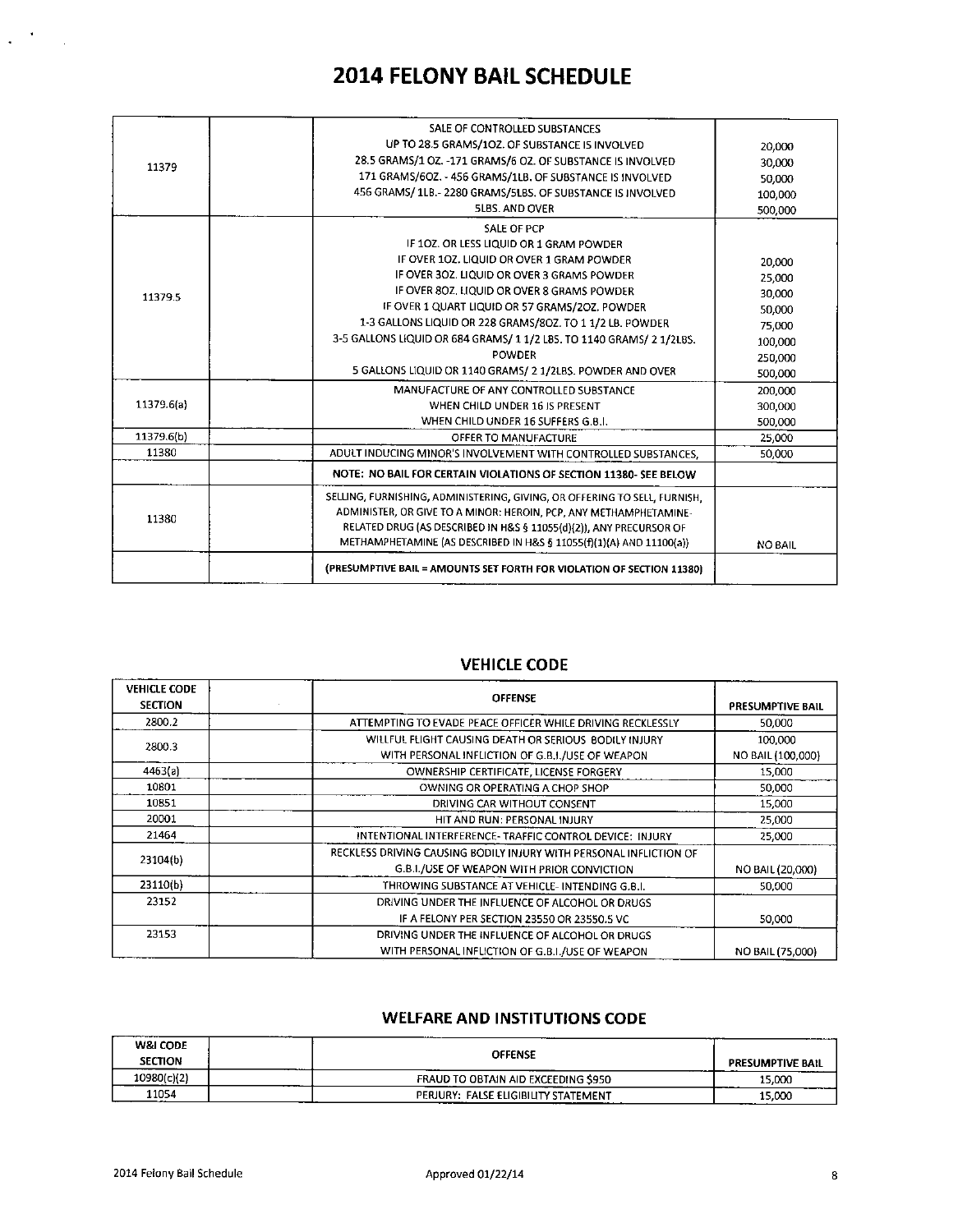#### **INCREMENTS FOR SENTENCE ENHANCING ALLEGATIONS**

| <b>PENAL CODE</b><br><b>SECTION</b> | <b>ALLEGATION</b>                                                                                 | <b>BAIL</b>       |
|-------------------------------------|---------------------------------------------------------------------------------------------------|-------------------|
| 186.22(b)(1)(A)                     | COMMITTED FELONY TO BENEFIT GANG                                                                  | NO BAIL(30,000)   |
| 186.22(b)(1)(B)                     | SERIOUS FELONY TO BENEFIT GANG                                                                    | NO BAIL(50,000)   |
| 186.22(b)(1)C                       | VIOLENT FELONY TO BENEFIT GANG                                                                    | NO BAIL(200,000)  |
| 186.22(b)(4)(B)                     | HOME INVASION ROBBERY, CARJACKING, 246, 12022.55 TO BENEFIT GANG                                  | NO BAIL(500,000)  |
| 186.22(b)(4)c                       | 519 or 136.1 TO BENEFIT GANG                                                                      | NO BAIL(500,000)  |
| 422.75                              | COMMISSION OF HATE CRIME (NOT 422.7)                                                              | 20,000            |
| 12022(a)(1)                         | PRINCIPAL ARMED WITH FIREARM                                                                      | 20.000            |
| 12022(b)(1)                         | PERSONAL USE OF WEAPON OTHER THAN FIREARM<br>(NO BAIL FOR UNDERLYING FELONY PRIOR TO ARRAIGNMENT) | NO BAIL (20,000)  |
| 12022(c)                            | PERSONALLY ARMED WITH FIREARM DURING SPECIFIED DRUG OFFENSES                                      | 25,000            |
| 12022(d)                            | KNOWLEDGE THAT PRINCIPAL IS ARMED AS PER PC 12022(c)                                              | 20,000            |
|                                     | NEW FELONY OFFENSE COMMITTED WHILE FELONY CHARGES PENDING                                         |                   |
| 12022.1(b)                          | AGAINST DEFENDANT                                                                                 | 25,000            |
| 12022.1(e)                          | NEW FELONY OFFENSE COMMITTED WHILE DEFENDANT ON PRISON PAROLE                                     | 25.000            |
| 12022.1(f)                          | NEW FELONY OFFENSE COMMITTED WHILE DEFENDANT ON FELONY PROBATION                                  | 25,000            |
| 12022.2                             | ARMOR PIRECING AMMUNITION                                                                         | 30,000            |
| 12022.3(a)                          | USE FIREARM SEX CASE                                                                              | 50,000            |
| 12022.3(b)                          | ARMED FIREARM SEX CASE                                                                            | 50,000            |
|                                     | * IF DEFENDANT PERSONALLY USES FIREARM IN COMMISSION OF FELONY, NO                                |                   |
|                                     | BAIL FOR UNDERLYING FELONY PRIOR TO ARRAIGNMENT                                                   |                   |
| 12022.5(a)                          | PERSONAL USE OF FIREARM                                                                           | NO BAIL (40,000)  |
| 12022.5(b)                          | PERSONAL USE ASSUALT WEAPON OR MACHINE GUN                                                        | NO BAIL (50,000)  |
| 12022.53(b)                         | PERSONAL USE OF FIREARM IN SPECIFIED CRIMES                                                       | NO BAIL (50,000)  |
| 12022.53(c)                         | PERSONAL DISCHARGE OF FIREARM IN SPECIFIED CRIMES                                                 | NO BAIL (100,000) |
| 12022.53(d)                         | PERSONAL DISCHARGE OF FIREARM WITH G.B.I. IN SPECIFIED CRIMES                                     | NO BAIL (500,000) |
| 12022.55                            | DISCHARGING FIREARM FROM VEHICLE WITH DEATH OR G.B.I.                                             | 100,000           |
| 12022.6(a)(1)                       | LOSS EXCEEDS \$65,000 (OR AMOUNT OF LOSS, WHICHEVER IS GREATER)                                   | 65,000            |
| 12022.6(a)(2)                       | LOSS EXCEEDS \$200,000 (OR AMOUNT OF LOSS, WHICHEVER IS GREATER)                                  | 200,000           |
| 12022.6(a)(3)                       | LOSS EXCEEDS \$1,300,00 (OR AMOUNT OF LOSS, WHICHEVER IS GREATER)                                 | 1,300,000         |
| 12022.6(a)(4)                       | LOSS ESCEEDS \$3,200,000 (OR AMOUNT OF LOSS, WHICHEVER IS GREATER)                                | 3,200,000         |
| 12022.7                             | <b>INFLICTION OF GREAT BODILY INJURY</b>                                                          |                   |
|                                     | (NO BAIL FOR UNDERLYING FELONY PRIOR TO ARRAIGNMENT)                                              | NO BAIL (40,000)  |
| 12022.75                            | ADMINISTER DRUG AGAINST VICTIM'S WILL                                                             | 25,000            |
| 12022.8                             | G.B.I. IN CONNECTION WITH CERTAIN SEX OFFENSE                                                     | 50,000            |
| 12022.9                             | G.B.I. CAUSING TERMINATION OF PREGNANCY                                                           | 75,000            |

#### PRIORS AND OTHER CONDITIONS

#### \* BAIL IS NOT TO BE INCREASED FOR PRIORS BY OFFICER AT THE TIME OF BOOKING, BUT MAY BE INCREASED ONLY UPON MOTION TO A JUDICIAL OFFICER WITH PROOF OF VALID ENHANCING PRIOR.

| <b>PENAL CODE</b><br><b>SECTION</b> | <b>OFFENSE</b>                                                                                                                                             | <b>BAIL</b> |
|-------------------------------------|------------------------------------------------------------------------------------------------------------------------------------------------------------|-------------|
| 667                                 | SERIOUS OR VIOLENT PRIORS<br>VALID PRIOR CONVICTION UNDER PC SECTION 667.5 OR 1192.7 AND CURRENT<br>CHARGE NOT PUNISHABLE BY DEATH OR LIFE WITHOUT PAROLE: |             |
| 667(a)(1)                           | ONE SERIOUS PRIOR CONVICTION AND CURRENT SERIOUS FELONY                                                                                                    | 25,000      |
| 667(e)(1)<br>1170.12(c)(1)          | ONE PRIOR SERIOUS OR VIOLENT PRIOR CONVICTION (SECOND STRIKE)                                                                                              | 50,000      |

 $\frac{1}{2}$  ,  $\frac{1}{2}$  ,  $\frac{1}{2}$  ,  $\frac{1}{2}$  ,  $\frac{1}{2}$